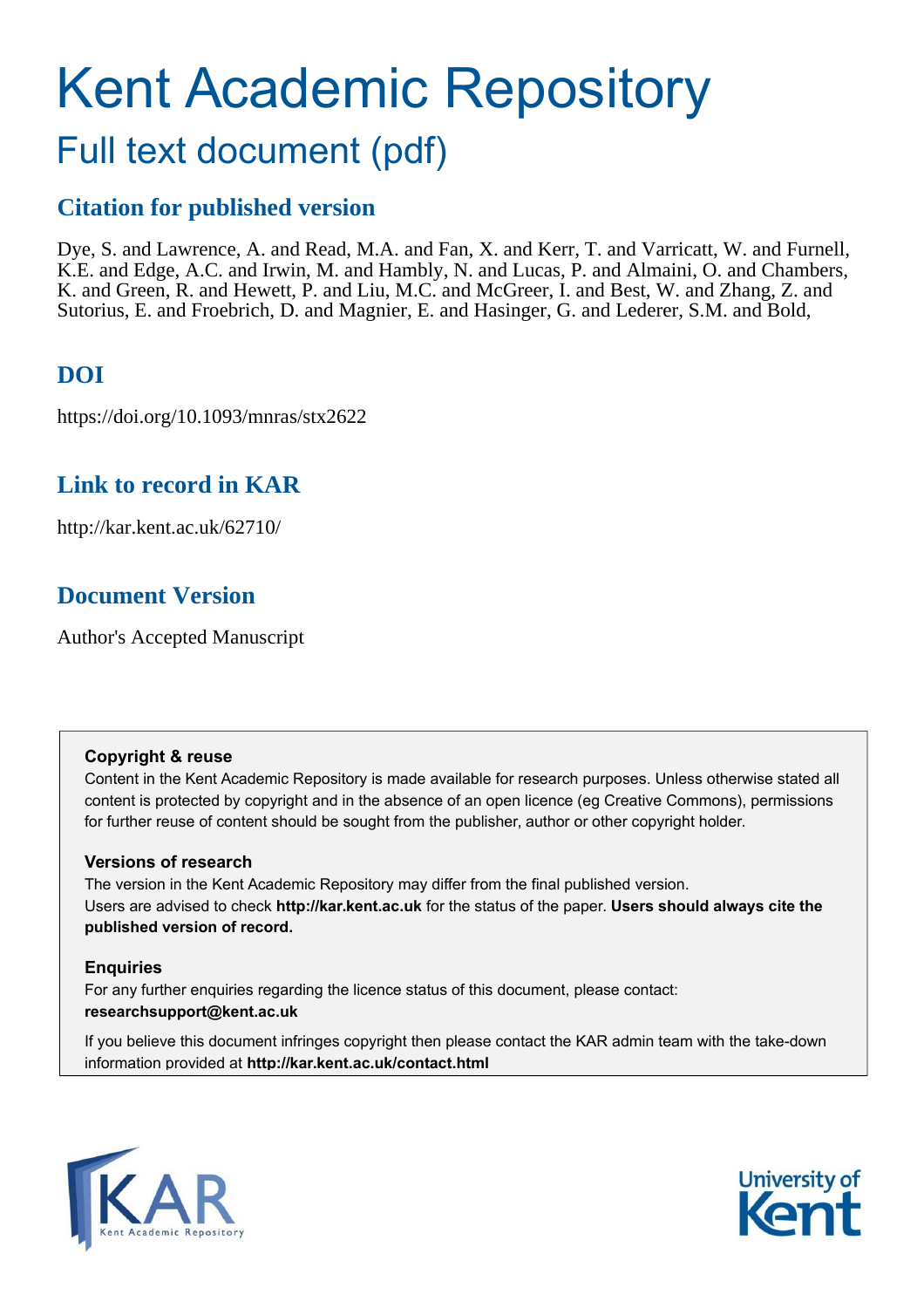## The UKIRT Hemisphere Survey: Definition and J-band Data Release

S. Dye,<sup>1\*</sup> A. Lawrence<sup>2</sup>, M. A. Read<sup>2</sup>, X. Fan<sup>3</sup>, T. Kerr<sup>4</sup>, W. Varricatt<sup>4</sup>, K. E. Furnell<sup>5</sup>, A. Edge<sup>6</sup>, M. Irwin<sup>7</sup>, N. Hambly<sup>2</sup>, P. Lucas<sup>8</sup>, O. Almaini<sup>1</sup>, K. Chambers<sup>9</sup>, R. Green<sup>3</sup>, P. Hewett<sup>7</sup>, M. C. Liu<sup>9</sup>, I. McGreer<sup>3</sup>, W. Best<sup>9</sup>, Z. Zhang<sup>9</sup>, E. Sutorius<sup>2</sup>, D. Froebrich<sup>10</sup>, E. Magnier<sup>9</sup>, G. Hasinger<sup>9</sup>, S. M. Lederer<sup>11</sup>, M. Bold<sup>12</sup>, J. A. Tedds<sup>13</sup>

*School of Physics and Astronomy, Nottingham University, University Park, Nottingham, NG7 2RD, UK*

*Department of Astronomy/Steward Observatory, 933 North Cherry Avenue, Tucson, AZ 85721-0065, USA*

*UKIRT, 660 N. A'oh¯ok¯u Place, University Park, Hilo, Hawaii 96720, USA*

- *Astrophysics Research Institute, LJMU, IC2, Liverpool Science Park, 146 Brownlow Hill, Liverpool, L3 5RF, UK*
- *Department of Physics, University of Durham, South Road, Durham, DH1 3LE, UK*
- *Institute of Astronomy, Madingley Road, Cambridge, CB3 0HA, UK*
- *School of Physics, Astronomy and Mathematics, University of Hertfordshire Hat*fi*eld Hertfordshire, AL10 9AB, UK*
- *Institute for Astronomy, University of Hawaii, 2680 Woodlawn Drive, Honolulu, Hi 96822, USA*
- *Centre for Astrophysics and Planetary Science, University of Kent, Canterbury, CT2 7NH, UK*
- *NASA JSC, Mail Code: XI, 2101 NASA Parkway, Houston, TX 77058, USA*
- *Lockheed Martin Space Systems Company, 1111 Lockheed Martin Way, Sunnyvale, CA 94089, USA*

*Department of Physics and Astronomy, University of Leicester, Leicester, LE1 7RH, UK*

#### ABSTRACT

This paper defines the UK Infra-Red Telescope (UKIRT) Hemisphere Survey (UHS) and release of the remaining  $\sim$ 12,700 deg<sup>2</sup> of J-band survey data products. The UHS will provide continuous  $J$  and  $K$  band coverage in the northern hemisphere from a declination of  $0°$  to  $60°$  by combining the existing Large Area Survey, Galactic Plane Survey and Galactic Clusters Survey conducted under the UKIRT Infra-red Deep Sky Survey (UKIDSS) programme with this new additional area not covered by UKIDSS. The released data includes J band imaging and source catalogues over the new area, which, together with UKIDSS, completes the J-band UHS coverage over the full ∼17,900 deg<sup>2</sup> area. 98 per cent of the data in this release have passed quality control criteria, the remaining 2 per cent being scheduled for re-observation. The median  $5\sigma$  point source sensitivity of the released data is 19.6 mag (Vega). The median full width at half-maximum of the point spread function across the dataset is 0.75 arcsec. In this paper, we outline the survey management, data acquisition, processing and calibration, quality control and archiving as well as summarising the characteristics of the released data products. The data are initially available to a limited consortium with a world-wide release scheduled for August 2018.

> than a deeper and narrower one for the same total exposure time. They represent a basic point of reference, providing the statistical samples needed to address many intrinsically large angular area problems in astronomy such as studying the structure of the Milky Way and investigating the global structure of the Universe. Large area surveys are also a source of unexpected and serendipitous discoveries of rare

Key words: astronomical databases: surveys - infrared: general

#### 1 INTRODUCTION

Large area surveys play a fundamental role in astronomy. They are an efficient use of resources; in Euclidean space, a shallower and wider area survey explores a larger volume

*Institute for Astronomy, Blackford Hill, Edinburgh, EH9 3HJ, UK*

<sup>⋆</sup> E-mail: simon.dye@nottingham.ac.uk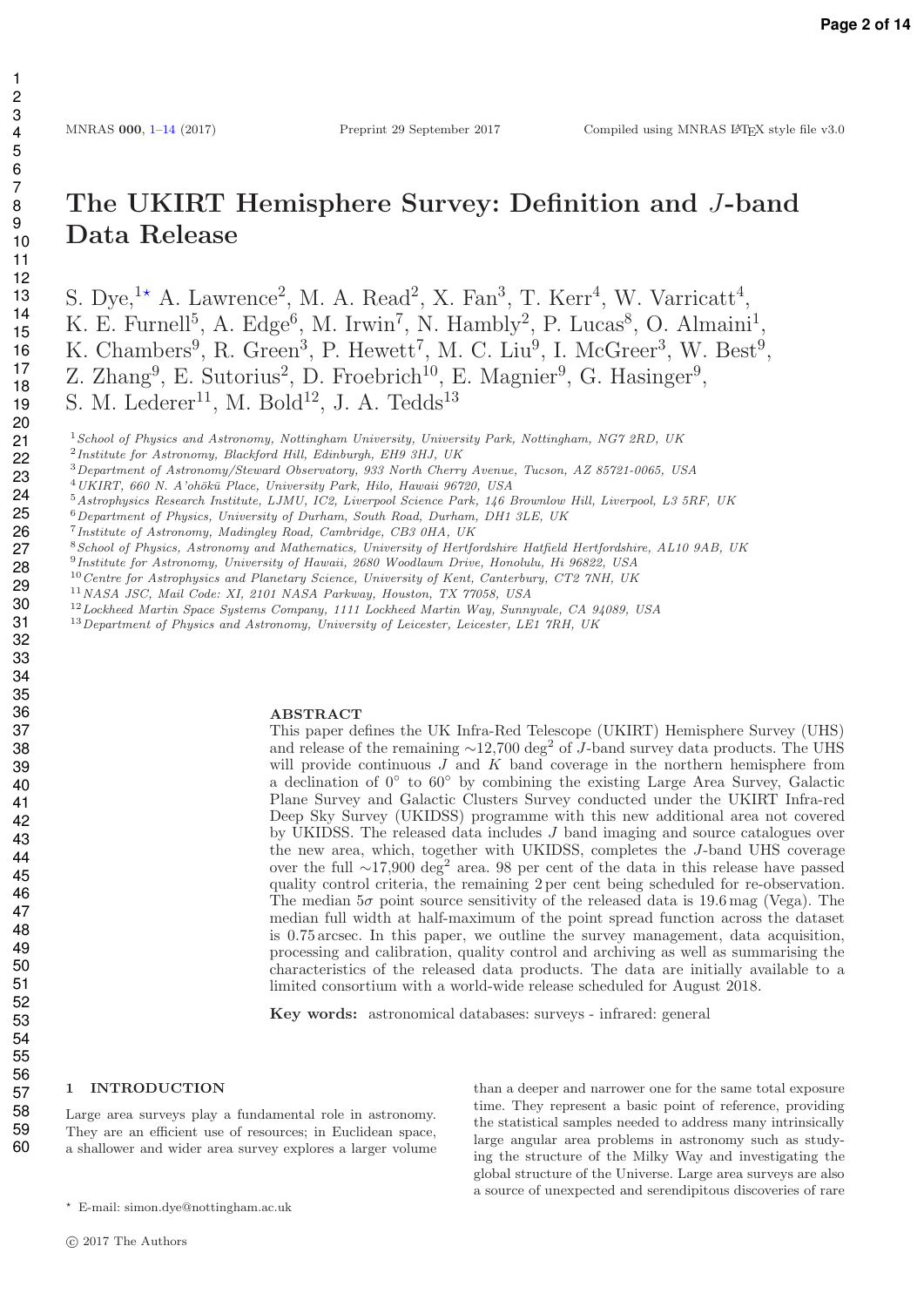#### 2 S. Dye et al.

and new classes of objects, such as high redshift quasars (see Wang et al. 2017; Yang et al. 2017), ultra-cool brown dwarfs and free-floating planets (see, for example Liu et al. 2013; Marocco et al. 2014). Full-sky or near full-sky survey coverage brings about the capability of retrospective identification of sources, for example, following a rare event or to find counterparts to sources detected at longer wavelengths where resolution is poor.

This paper defines the United Kingdom Infra-Red Telescope (UKIRT) Hemisphere Survey (UHS) and the release of data which complete the survey's J-band coverage. The survey is the product of an evolving collaboration between several international partners. During the period of acquisition of data in this release, these partners have been the UK Science and Technology Facilities Council (STFC), The University of Hawaii, The University of Arizona, Lockheed Martin and the National Aeronautics and Space Administration (NASA).

Survey data were released via the Wide Field Camera (WFCAM; Casali et al. 2007) Science Archive<sup>1</sup> (WSA; see Hambly et al. 2008) on August 1st 2017. This release is initially to UK, University of Hawaii and University of Arizona astronomers. A world-wide release will occur in one year. The release incorporates all data observed from 19th May 2012 up to and including January 31st 2017. This constitutes  $\sim$  12,700 deg<sup>2</sup> of J band imaging and associated source catalogue products reaching a median depth of 19.6 mag (Vega) and containing approximately 500 million detected sources.

The aim of the UHS is to provide continuous coverage in the northern hemisphere in the J and K-band over the declination range of  $0^\circ \le \delta \le 60^\circ$ , this upper limit being set by UKIRT's mechanical constraints. This goal is achieved by surveying the area within this declination range that is not already covered by the three large area surveys carried out within the UKIRT Infra-red Deep Sky Survey (UKIDSS; Lawrence et al. 2007) programme. These three surveys are the Large Area Survey (LAS) covering an area of  $\sim$  3700 deg<sup>2</sup>, the Galactic Plane Survey (GPS; Lucas et al. 2008) which covers  $\sim 2100 \text{ deg}^2$  along the northern and equatorial Galactic plane and the Galactic Clusters Survey (GCS) with an area of  $\sim 400 \text{ deg}^2$ . Together, the LAS, GPS and GCS provide  $\sim 5,200 \text{ deg}^2$  of the full UHS area<sup>2</sup>.

The coverage of the UHS (see section 2.1 and Figure 2) complements that of the Visible and Infrared Survey Telescope for Astronomy (VISTA) Hemisphere Survey (VHS; McMahon et al. 2013) which covers  $\sim 18,000 \text{ deg}^2$  in the southern hemisphere in  $J$  and  $K_s$  to similar depths as the UHS. The combination of UHS and VHS comprises an almost complete near-infrared sky survey ∼ 4 mag deeper than the Two-Micron All-Sky Survey (2MASS; Skrutskie et al. 2006), thus giving rise to a long-term legacy database. In addition, the Wide-field Infrared Survey (WISE) all-sky catalogue (Wright et al. 2010) which extends to mid-infrared wavelengths and the optical coverage provided by both the Panoramic Survey Telescope & Rapid Response System (Pan-STARRS) survey (Chambers et al. 2016) and the Sloan Digital Sky Survey (SDSS; see Albareti et al. 2017,



Figure 1. The WFCAM focal plane showing the four detectors and the autoguider (AG). Numbering of detectors is the same as that used in the WSA and for extension numbering in the multiextension FITS image files. Detectors are divided into four quadrants, each quadrant having 8 channels as illustrated in detector 1. Note the convention used for the image pixel co-ordinate system in each detector. In this figure taken from Dye et al. (2006), north is upwards and east is to the left.

for the 13th data release) realise an extremely powerful set of surveys covering two decades in wavelength and with wellmatched sensitivities.

The layout of this paper is as follows. In Section 2, we outline the survey geometry, observing strategy, pipeline processing, calibration and how the survey products are archived and accessed at the WSA. Section 3 details the data products made available along with supplementary information specific to this release. Information on data quality control (QC) procedures and characteristics of the data are given in section 4. Finally, we summarise in section 5. All magnitudes quoted in this paper are Vega magnitudes in the system described by Hewett et al. (2006).

#### 2 SURVEY DESIGN

UKIRT is an infrared-specific telescope with a primary mirror of diameter 3.8 m. Together, UKIRT and WFCAM offer an impressive étendue of  $\sim 2.4 \,\mathrm{m}^2 \mathrm{deg}^2$ , defined as the product of the telescope collecting area and the solid angle of the camera's field of view (FOV) . This, combined with low observing overheads due to the high efficiency of WFCAM and a fast tip-tilt secondary mirror on UKIRT which allows dither offsets within 10 arcsec to be carried out without slewing the telescope, makes a highly optimised infrared survey facility.

In this paper, we adopt the nomenclature used by UKIDSS. Accordingly, an *Exposure* is a single 10 s integra-

<sup>1</sup> http://wsa.roe.ac.uk

<sup>&</sup>lt;sup>2</sup> Note that the LAS extends to declinations  $\lt 0^\circ$  and that there is overlap in coverage between the LAS, GCS and GPS.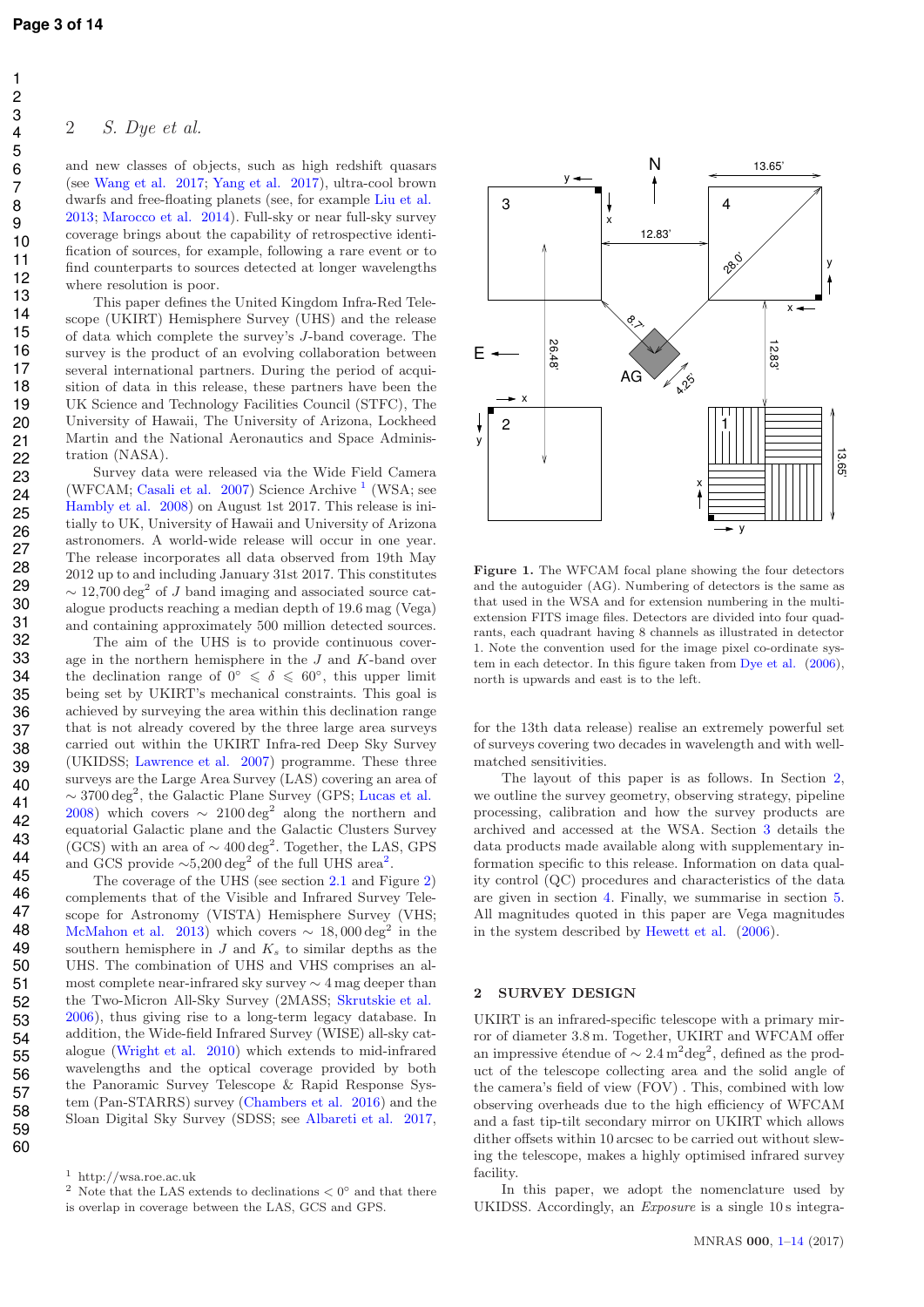tion which gives rise to a single data file comprising the four separate detector images. The stack of four 10 s Exposures results in a Stack frame. The centres of the detector images in an Exposure or Stack frame are offset from the 'baseposition' at the frame centre by 18.72 arcmin in NE, NW, SE and SW directions. We use the term Tile to designate the contiguous square area formed by positioning four Stacks in a square  $2 \times 2$  grid of spacing 13.24 arcmin (see below). We maintain capitalisation hereafter to indicate instances of these specific definitions.

Figure 1 (taken from Dye et al. 2006, for completeness), shows the layout of the focal plane of WFCAM. An optical charge coupled device acting as the auto-guider lies at the centre of the focal plane. The four square  $2048 \times 2048$ pixel detectors are spaced at 94 per cent of the 13.65 arcmin angular width they subtend on the sky. This gives an areal coverage of 0.21 deg<sup>2</sup> and 0.79 deg<sup>2</sup> per Exposure and per Tile respectively. Readers are referred to Casali et al. (2007) for further technical details regarding WFCAM.

#### 2.1 Geometry and tiling

The UHS geometry is plotted in Figure 2 which shows the existing area covered by the LAS, GPS and GCS. Hereafter, we refer to the area not covered by these UKIDSS surveys as 'rUHS', the 'r' designating the 'remaining' area.

The rUHS area was tiled using a bespoke piece of software called the Survey Definition Tool (SDT) originally developed for UKIDSS. The SDT forms a contiguous area by overlapping Tiles in right ascension and declination with a nominal overlap of  $\sim$  0.5 arcmin in both directions, set to match the overlap between Exposures within a Tile. Tile placement is also constrained by the availability of good guide stars which must lie within the area of sky subtended by the autoguider's FOV and be within user-defined magnitude limits. For the rUHS, these magnitude limits are  $11.0 < B_J < 16.5$  in photographic  $B_J$  band which has an effective wavelength of ∼ 470 nm. If a suitable guide star is not identified for all four Exposures within a Tile, then the SDT attempts to back-track in RA to find one. This results in the full Tile overlapping its neighbouring Tile by  $> 0.5$  arcmin. Backtracking can continue until the Tile overlaps its neighbouring tile by 75 per cent. If this backtracking still does not result in finding a guide star, the SDT attempts to place two tiles back at the nominal RA but one at a higher declination and one at a lower declination than the nominal declination. These are given the designation 'north' and 'south' (stored as the object attribute of table Multiframe in the WSA see section 3.3). If guide stars are still not found, then these two Tiles are backtracked until one is.

This scheme proves successful for the rUHS geometry with all Tiles being assigned guide stars without leaving any areas uncovered. However, the SDT selects its guide stars from version 2.2 of the Hubble Space Telescope's guide star catalogue (Lasker et al. 2008) where a small fraction of sources are actually compact galaxies. These compact galaxies prove problematic for the auto guider which cannot reliably locate their centroid. To determine occurrences of compact galaxies, the SDSS was used where possible and when not, the WISE all-sky survey catalogue and the 2MASS catalogue were used. It was found that the incorrectly selected compact galaxies tend to have red  $J - K$  2MASS

Page 4 of 14

#### UHS Definition and J-band Data Release 3

colours and lie red-ward of the stellar locus in the WISE colour  $m(3.4 \mu m) - m(4.6 \mu m)$ . Appropriate colour thresholds therefore identified the majority of contaminating compact galaxies which were replaced manually, occasionally requiring Exposure frames to be offset from their nominal position within problematic Tiles. Despite these efforts, a small fraction of compact galaxies have remained within the selection of guide stars and this is evident from the measured increase in the fraction of images that have failed due to trailing with increasing galactic latitude (see Section 4.2).

Tiling of the rUHS area was carried out by initially tiling the complete northern hemisphere up to a declination of 60◦ and then removing Tiles coincident with those of the LAS, GPS and GCS as defined in the 13th UKIDSS data release. This was carried out in such a way as not to leave any gaps at UKIDSS boundaries. The rUHS area requires ∼16,500 Tiles for complete coverage, which, allowing for overlaps between Tiles, constitutes an area of  $\sim$ 12,700 deg<sup>2</sup>. For scheduling purposes, the rUHS area is split into 24 projects, each project spanning one hour in right ascension. Project names appear as the attribute project in the Multiframe table in the WSA.

#### 2.2 Observing strategy

Observations are divided into 'minimum schedulable blocks' (MSBs). Each rUHS MSB has an execution time of approximately 30 minutes, designed to be short enough to maintain flexibility of scheduling with other projects at UKIRT but long enough to obtain a sufficient number of observations for generation of the sky subtraction frame (see section 2.3). This ensures that MSBs are self contained. MSBs typically complete eight Tiles totalling an on-sky integration time of 1280 s and therefore an overall overhead fraction of 28 per cent due to telescope slewing and detector read-out and flushing (see Lawrence et al. 2007).

MSBs are only executed if the site quality criteria are met. For the rUHS, these are a maximum  $J$  band sky brightness of 15.5 mag.arcsec<sup>−</sup><sup>2</sup> , a maximum full width at halfmaximum (FWHM) of the point spread function<sup>3</sup> (PSF) of 1.2 arcsec and the requirement that conditions are photometric. The quality of observations can fall outside these criteria if, for example, conditions deteriorate after commencing an MSB but separate QC procedures result in the removal of poor quality data (see section 4.1).

Observations comprise four 10 s Exposures, each offset in a rhombic dither pattern, which, at the largest extent, measures 6.4 arcsec across. This matches the dither pattern used by the LAS in bands  $Y$ ,  $H$  and  $K$  and results in Exposure frames with whole-pixel offsets which are stacked to make a Stack frame. As in the original UKIDSS surveys, 10 s exposures are motivated by reaching a compromise between several different considerations, such as being short enough to allow multiple exposures for median filtering and to minimise saturation by bright sources, but long enough

<sup>3</sup> Due to optical aberrations and imperfect alignment between components within WFCAM, the delivered image PSF FWHM of 1.2 arcsec actually corresponds to an intrinsic seeing of ∼ 1.15 arcsec.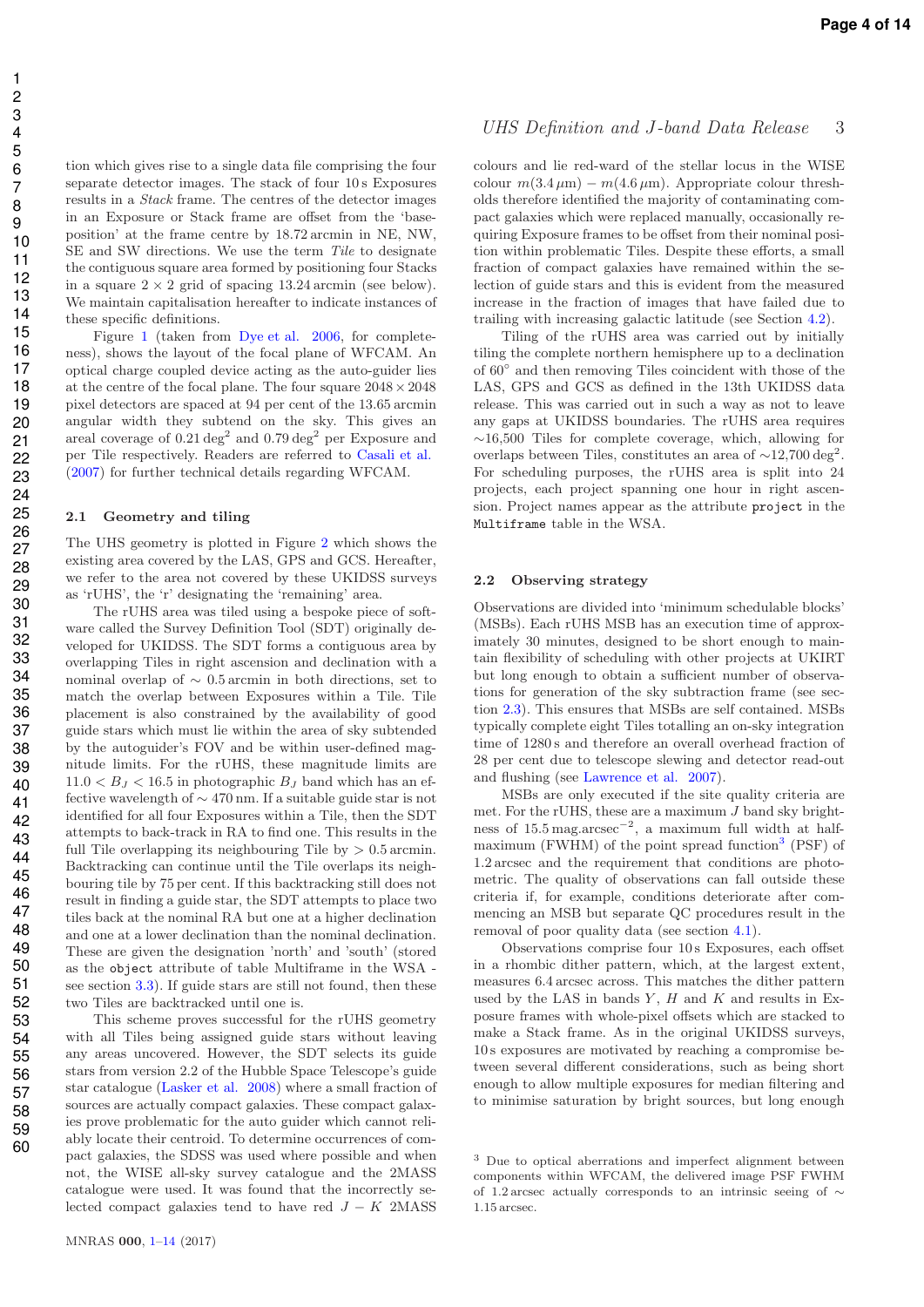4 S. Dye et al.



Figure 2. *Top:* Survey Geometry. The UHS covers the full area plotted, with the 'rUHS' area (constituting the present release) being defined as that area not covered by the UKIDSS LAS, GPS or GCS regions as indicated. Coverage of imaging in SDSS DR13 (Albareti et al. 2017) is also plotted in grey for comparison. *Middle:* A map of 5σ J-band point source sensitivity in rUHS. Black squares indicate multiframes which have been imaged at least twice and white squares indicate multiframes not included in the standard release products (see Section 3.4 for more details). *Bottom:* Number density of sources detected in all multiframes in rUHS, including the extended release products.

to reduce the contribution of read noise to photometric errors. 10 s Exposures also maintain a relatively low observing overhead.

We note that the  $J$  band strategy adopted by the rUHS does not match the J band strategy used for LAS observations which were micro-stepped (see Dye et al. 2006). There are therefore no interleaved frame types in the WSA for rUHS data and so images have the native WFCAM pixel scale of 0.4 arcsec. Since the median PSF FWHM is 0.75 arcsec in this release, approximately half of all images exceed the Nyquist sampling limit. We also note that the rUHS does not include any bad weather regions which in the LAS were compensated for by adjusting exposure times. Following the UKIDSS LAS, GPS and GCS, J band observations use WFCAM's correlated double sampling read mode. The procedure starts with a detector reset and then an initial read. After the desired length of exposure (i.e. 10 s for rUHS), a final read is made and the difference between the two reads constitutes the detected flux, output as counts by the analogue-to-digital converter.

The 24 rUHS projects are scheduled automatically by the observing management system at UKIRT. Priorities between projects are set both dynamically by their airmass and statically using a priority assigned by the project scientist to ensure an approximately uniform rate of completion across projects. In addition to the 24 pre-defined projects, a 25th 'patch-up' project exists with the highest priority. The purpose of this patch-up project is for the reinstatement of failed observations as identified by the pipeline processing. Reinstatement of projects takes an average time of approximately 2 months from initial acquisition to re-scheduling, hence the affected Tiles are typically still observable. A whole Tile is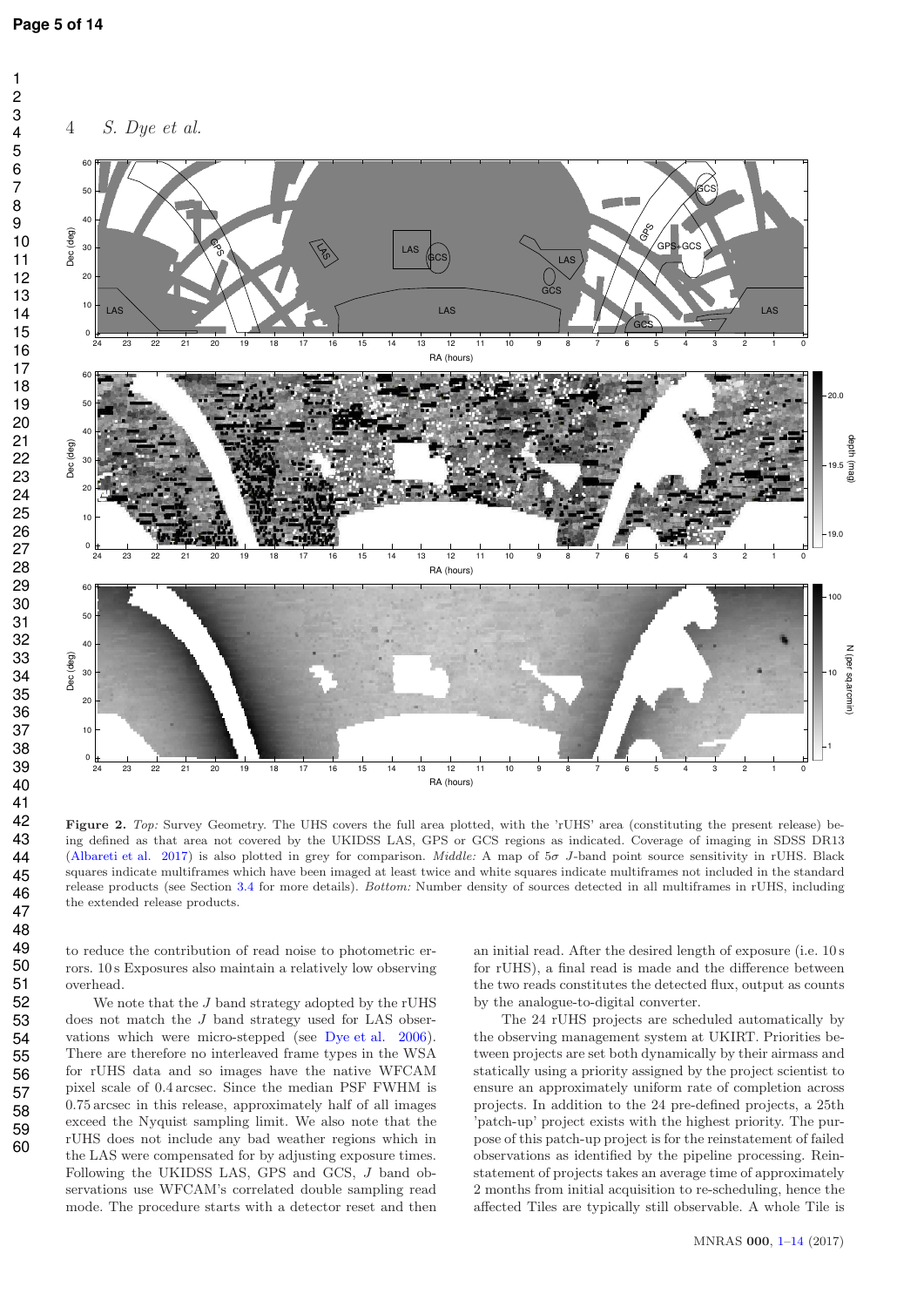

**Figure 3.** Comparison of  $5\sigma$  point source sensitivities and coverage of completed, ongoing and forthcoming large area (i.e. > 1000 deg<sup>2</sup> ) near-IR surveys. Statistics are shown for 2MASS, UKIDSS (LAS+GPS+GCS), VHS, the VISTA Kilo-degree Infrared Galaxy survey (VIKING; Edge et al. 2013) and the Euclid wide area survey (survey parameters taken from Racca et al 2016) as well as the UHS and rUHS. The UHS has almost the same areal coverage as the VHS, but in the opposite hemisphere.

reinstated to ensure a sufficient number of Exposures for the sky correction frame. This 'QC-on-the-fly' is a separate process from the bulk QC performed prior to data release (see section 4.1).

#### 2.3 Pipeline data processing

The data pipeline follows the UKIDSS model where processing is carried out in two stages using the VISTA/WFCAM data-flow system (Irwin et al. 2004; Hambly et al. 2008). In the first stage, discussed in this section, raw survey data are electronically transferred from UKIRT to the Cambridge Astronomical Survey Unit (CASU). Here, processing removes instrumental signatures from the individual Exposures, stacks Exposures and extracts sources to produce catalogues for each Stack frame. In the second stage, discussed in section 2.4, catalogue data are integrated into a seamless survey product and together with the processed image data, are ingested into a database hosted by the WSA.

#### 2.3.1 Image processing

Images are first flattened with the master twilight flatfield which is updated regularly at approximately monthly intervals. Flattened images are subsequently sky subtracted using a sky frame computed as a running average of several median filtered science frames. These science frames are selected to lie within as narrow a window as possible around the observation being corrected. Sky frame subtraction removes residuals due to scattered light and thermal emission mainly from marks and dirt on WFCAM's field lens. rUHS MSBs contain eight Tiles which usually provide ample science frames for median filtering out sources for the sky sub-

#### UHS Definition and J-band Data Release 5

traction frame. However, in principle, the pipeline allows these science frames to be selected from any observer programme so long as they match by filter and exposure time. This latter requirement ensures that exposure-dependent artifacts are removed from images as effectively as possible although in a few per cent of images, sky subtraction residuals are still visible (see Warren et al. 2007, for further details).

A feature of the detectors in WFCAM is cross-talk which occurs between the eight parallel channels in each quadrant (see Figure 1). This behaviour is similar across all detectors and produces gradient images in neighbouring channels when very bright and saturated stars are present. Cross-talk images typically induce features at ∼1 per cent of the differential flux of the source in adjacent channels, falling to ∼0.2 and∼0.05 per cent in successive channels further out. A cross-talk suppression module removes these artifacts although some residuals may still be present in the case of extremely saturated sources.

The WFCAM detectors also exhibit the phenomenon of latency, often referred to as persistence. The effect leaves a residual signal in exposures taken shortly after previously imaging a very bright, saturated source. This decays with subsequent exposures but because the region of the detector remains the same each time, this can sometimes appear in the sky frame and therefore can manifest itself in the skysubtracted science frames. Currently, the pipeline does not correct for latency.

#### 2.3.2 Source catalogues

Source catalogues are generated using a source extraction algorithm based on the original procedure outlined in Irwin (1985). This identifies sources by searching for groups of four or more inter-connected pixels which all lie 50 per cent above the local background level. The background is estimated by bi-linearly interpolating a grid of sigma-clipped median values that are computed within  $64 \times 64$  pixel blocks over the image (see Irwin & Trimble 1984, for further details). This background estimate is subtracted prior to source photometry and thus removes slowly varying background gradients.

A comprehensive range of parameters are determined for each extracted source. This includes a suite of fixed aperture magnitudes and, for extended sources, morphologicallybased aperture magnitudes. Apertures are 'soft-edged', meaning that image pixels bisected by the aperture boundary contribute to the summed flux by the pixel fraction contained within the aperture. Also included is a morphological classification which assigns the probability of a source being a star, estimated using a curve of growth determined from the different fixed aperture fluxes. Finally, an error flag warns of potential problems in the photometry due to issues such as bad pixels within the aperture, channel bias problems (i.e. anomalous offsets between detector channels), proximity to other sources and whether the source is saturated (see section 3.3). Readers are referred to the schema browser on the WSA for more details and a complete list of parameters.

#### 2.3.3 Photometric calibration

Photometric calibration is carried out by the CASU data reduction pipeline. The calibration is based on the magni-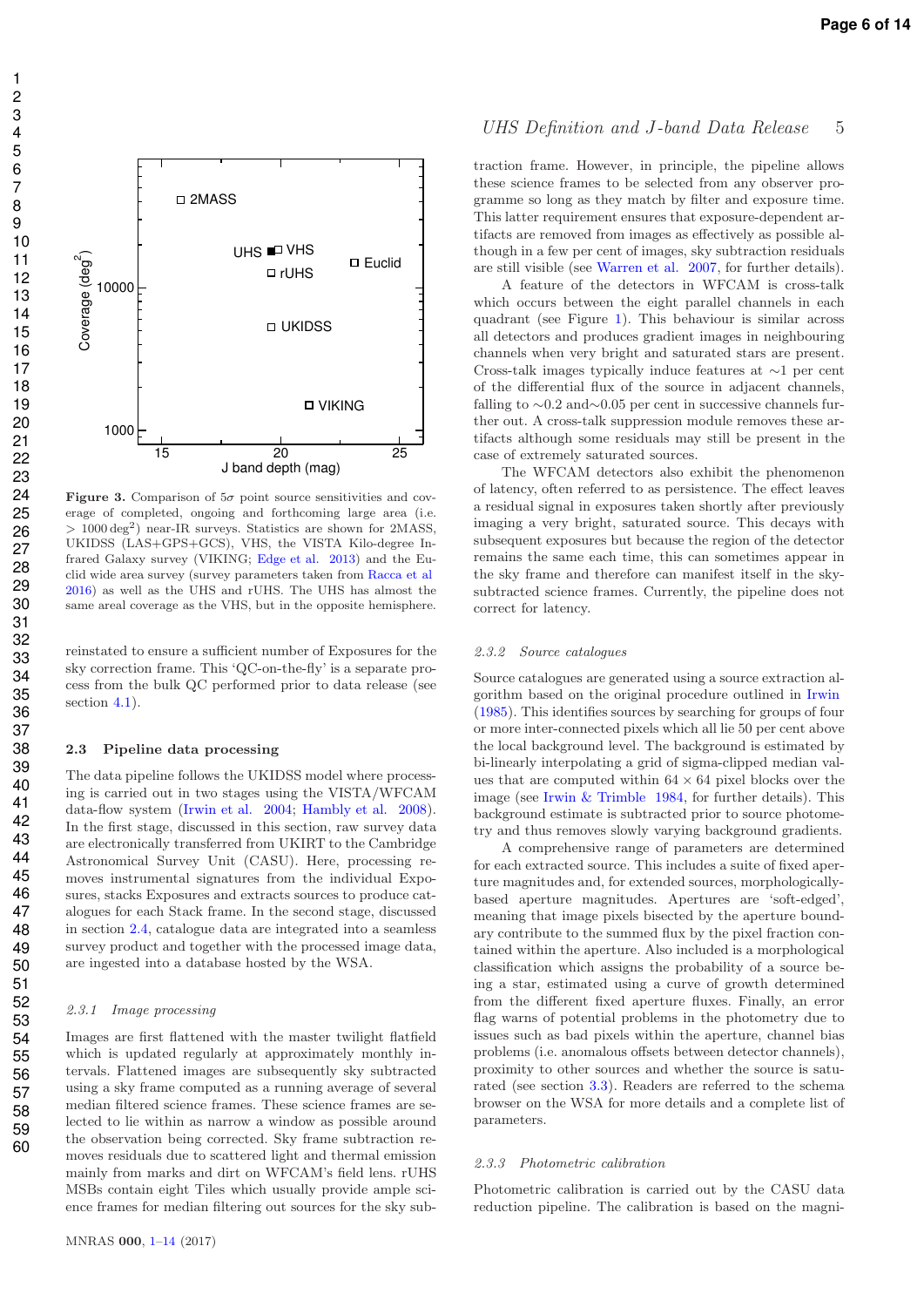#### 6 S. Dye et al.

tudes of 2MASS stars in the WFCAM photometric system as described in Hodkgin et al. (2009). By matching to stars detected in 2MASS with a positional tolerance of 1 arcsec, each WFCAM detector frame is calibrated by computing the median of all per-star zero points (see below for their definition). This requires transforming the matched stars' magnitudes from the 2MASS photometric system to the WFCAM system (see Hodkgin et al. 2009). The calibration includes a position-dependent correction applied to all fluxes and magnitudes to allow for the astrometric distortion which results in a variable angular pixel scale (see section 2.3.4).

The use of WFCAM system magnitudes of 2MASS stars for photometric calibration in the manner outlined is a departure from more traditional schemes which are prone to additional systematic errors whereby standards are observed off-target. The selection of 2MASS stars used in the calibration applies an extinction-corrected colour cut of  $0.0 \leq J - K \leq 1.0$  and a signal-to-noise cut of > 10. Around 99.9 per cent of detector frames have between 25 and 1000 2MASS stars satisfying these criteria within them. If fewer than 25 2MASS stars are found within a detector, then the colour cut is not applied. This process achieves a photometric accuracy of  $\sim 2$  per cent, this figure having been established through analysis of repeat measurements within UHS data (see section 4.2) and combining this with the 2MASS global photometric calibration accuracy of ∼ 1 per cent (Nikolaev et al. 2000).

Zero points are defined as the Vega magnitude corresponding to a total corrected flux of 1 count/s and assume an airmass of unity. These are stored in the WSA as the keyword MAGZPT in the headers of Flexible Image Transport System (FITS) files and as photZPCat in table MultiframeDetector. The uncertainty in these quantities are MAGZPTERR and photZPCatErr respectively and include the 2MASS calibration error, the error due to uncertainty in the conversion from 2MASS to the WFCAM filter system and any residual offsets between the detectors (see Hodkgin et al. 2009, for further details). The calibrated and corrected magnitude of a source is therefore related to its observed flux via

$$
m = \verb!photZPCat - 2.5\log_{10}(\verb!aperFlux3/exprTime)!\\ \verb!--aperCor3 - extCorr - distCorr!,
$$

where aperFlux3 is the flux in a fixed aperture of radius 1 arcsec in counts (stored in the WSA source detection table uhsDetection; see section 3.3), expTime is the integration time in seconds (stored in Multiframe), aperCor3 is the corresponding aperture correction for point sources to transform to total flux (stored in MultiframeDetector),  $extCorr = 0.05((amStart+amEnd)/2-1)$  corrects the assumption of unit airmass in photZPCat (the attributes for airmass, amStart and amEnd, being stored in Multiframe) and distCorr is the correction for the image distortion, computed from astrometry information in the FITS image datafiles.

#### 2.3.4 Astrometric calibration

For the astrometric solution, the astrometric distortion introduced by the optics is first removed with a radially symmetric polynomial model centred on the WFCAM focal plane (see Irwin et al. 2004). The distortion introduced by WFCAM introduces a linear scale change of 0.6 per cent at the edge of the FOV compared to the centre. In each detector frame, bright but unsaturated stars are identified and used to determine the transformation to align with 2MASS which itself uses the Tycho system (Hog et al. 2000). For the image data, the world co-ordinate system is then computed in the ZPN projection (Calabretta & Greisen 2002) and the appropriate keywords written to the multi-extension FITS files.

As with UKIDSS, rUHS astrometry exhibits an expected decrease in precision with increasing Galactic latitude due to a decrease in the number of 2MASS stars available for solution (see Section 4.2 for more details).

#### 2.4 Data Archive

The processed images and catalogue products generated by CASU in the first stage of the pipeline are delivered to the Wide Field Astronomy Unit (WFAU) in Edinburgh. At this point, every detector frame has an individual associated catalogue. In the second stage of processing at WFAU, these catalogues are merged into a seamless catalogue product. This procedure merges duplicated sources extracted from overlapping detector frame regions, and, although not relevant for the present J-only release, also cross-matches sources detected in different wavebands. This preparation of catalogue data includes a thorough quality control phase which we describe in detail in Section 4.

Processed images and merged catalogue products are then ingested into a relational database hosted by the WSA at http://wsa.roe.ac.uk. The reader is referred to Hambly et al. (2008) for more details on the second stage of the pipeline regarding catalogue preparation as well as the design and structure of the database. In addition, the WSA web pages provide comprehensive information on how data are stored and accessed. We provide an overview of how to obtain basic data products in section 3.3.

#### DATA RELEASE PRODUCTS

In this section, we specify the data product types made available in this release and how to access them. Section 4 gives details of the characteristics of the data being released.

UKIDSS survey data are already available via the WSA. The rUHS J-band data being made available in this release form a distinct, separately queryable database in the WSA called UHSDR1. By early 2018, existing UKIDSS data will have been merged with rUHS data but at the present time, users must execute separate queries within rUHS or UKIDSS depending on the co-ordinates being targeted.

#### 3.1 Image data

Image pixel data can be obtained from the WSA in several ways. Menu-driven searches allow users to list Exposure and Stack multiframes which coincide with a given position. These can be downloaded as multi-extension FITS data files with the option of being compressed or uncompressed. Similarly, an image cut-out service provides pixel data of a user-defined geometry around an input co-ordinate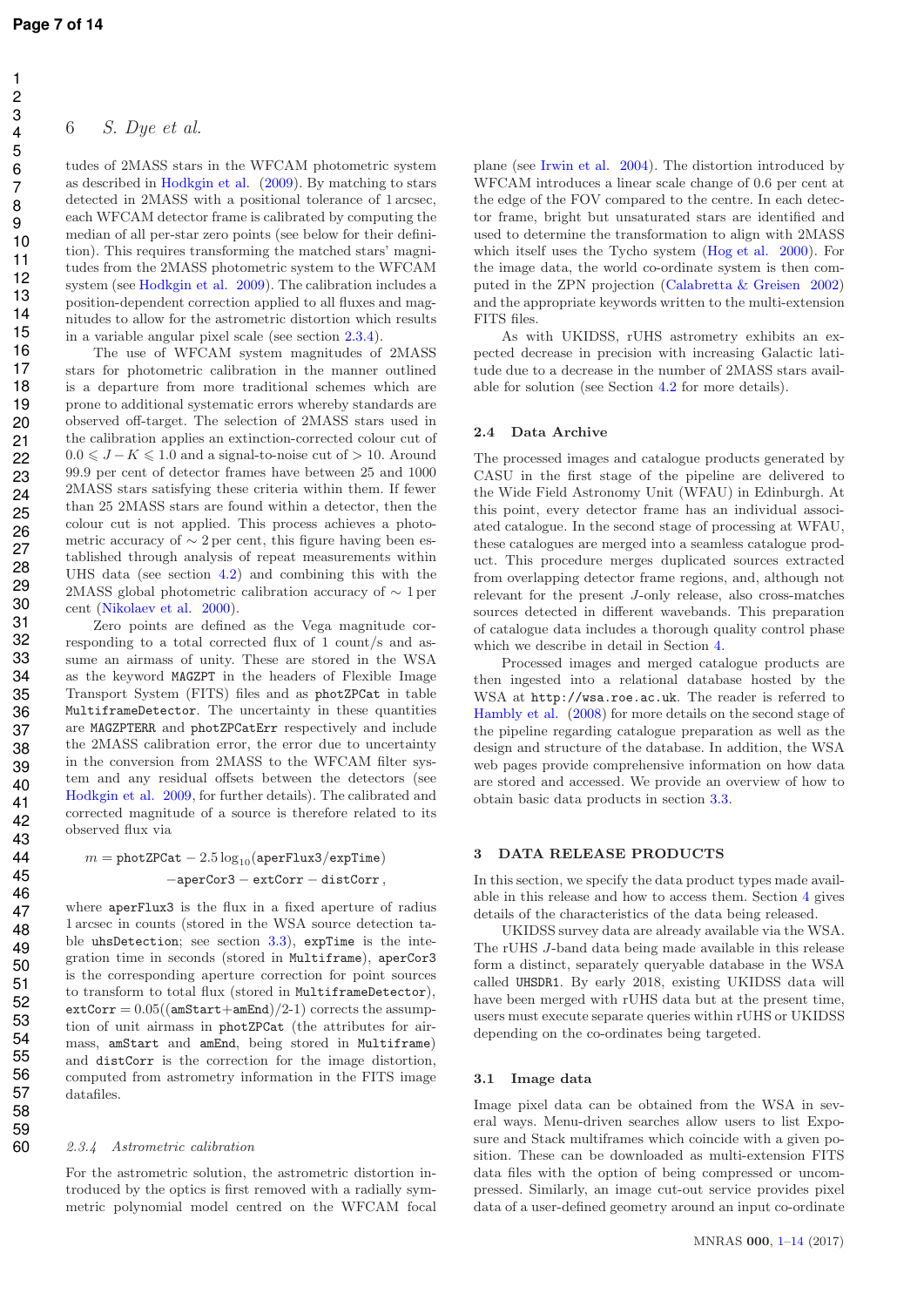or an uploaded list of co-ordinates up to a maximum size of  $15 \times 15$  arcmin. Note that unlike some of the *J*-band observations present in the WSA acquired under the UKIDSS programme, there are no interleaved image products and therefore there are no leavestack datatypes for rUHS in the WSA.

Image data may also be obtained using free-form SQL queries. Primarily, this is accomplished by the attribute fileName in the table Multiframe which directly links to the multi-extension FITS file stored on the server (see section 4).

The release includes  $\sim 65,200$  Stack and  $\sim 261,000$ Exposure multiframes which have passed QC criteria. This corresponds to an areal coverage of  $\sim 12,450 \text{deg}^2$  by Stack frames once overlaps are taken into account, ∼ 98 per cent of the nominal rUHS area. As we discuss further in section 3.4, this data release also includes data which have failed the QC criteria. This extended dataset covers 99.9 per cent of the rUHS area.

#### 3.2 Source catalogues

Source catalogues can be obtained with a number of different methods. As with access to image pixel data, menu-driven web interfaces allow sources to be searched for within a user input co-ordinate. The web interface also allows users to upload an external source catalogue for cross-matching against UHS sources.

Free-form SQL queries enable generation of user-specific source catalogues. For example, sources within a given range of RA, Dec, magnitude, size, ellipticity or more complicated combinations of source properties can be selected.

#### 3.3 Access to data products

The relational data base at the heart of the WSA is interfaced via structured query language (SQL). Users can query the data base using direct free-form SQL or menu-driven searches. The menu-driven searches allow users to download the processed FITS image pixel data (for both Exposures and Stacks) and source catalogues by matching to uploaded co-ordinate data (see section 3). Free-form SQL queries enable a much greater degree of flexibility and some useful SQL examples for users are given in Dye et al. (2006) and Hambly et al. (2008).

The WSA database essentially contains a collection of tables. Information on Exposure and Stack multiframes (referred to in the WSA as 'Normal' and 'Stack' multiframes respectively), both of which comprise an image for each of the four WFCAM detectors as discussed in section 2.1), is stored in a table called Multiframe. This table contains attributes that can be queried, such as the frame type (frameType, which for the rUHS will usually be 'normal' or 'stack'), the base co-ordinates of the observation (raBase, DecBase), the filter used (filterID), the airmass (amStart and amEnd) and the observation date (dateObs). Multiframe also contains the attribute (fileName) which provides a web link to the processed pixel data stored as a FITS file for direct download. Every Normal and Stack multiframe has the unique attribute multiframeID which is common to many other tables in the WSA to allow cross-linking.

#### UHS Definition and J-band Data Release 7

Whilst Multiframe contains global information common to each of the four detector frames that constitute the Normal or Stack frame, the table MultiframeDetector gives information specific to each detector frame. MultiframeDetector is linked to the Multiframe table via the attribute multiframeID. Individual detectors are referenced within MultiframeDetector via the extNum attribute (which labels detectors 1,2,3 and 4 as 2,3,4 and 5 respectively, in alignment with the FITS header labelling). The table holds data on the photometric calibration (see section 2.3.3) and image quality such as the FWHM of the PSF (given as the attribute seeing), stellar ellipticity (avStellarEll) and the median sky brightness (skyLevel).

Source catalogue data are stored in one of two main tables. The table uhsDetection stores all sources detected in all Stack frames included in the standard release products (i.e. not sources detected in duplicated frames). Although not relevant for this data release, a source detected in multiple passbands will appear multiple times in uhsDetection. In addition, this table will contain more than one entry for the same source if it lies within a region where Stack frames overlap. In contrast, the table uhsSource is constructed by cross-matching between passbands. In this way, a source not located within an overlapping Stack frame region will contain only one entry in uhsSource with multi-band photometry. In the present release, this table holds only J-band detections. Sources common to two or more overlapping Stack frame regions are matched using a positional tolerance of 2 arcsec and then flagged in uhsSource using the priOrSec flag (see the WSA schema browser for more details). This flagging designates the primary source as that which, firstly, has the least severe errors (stored for each source in the ppErrBits flag – see below) and, secondly, is furthest from the detector edge. The table uhsSource contains calibrated magnitudes whereas uhsDetection holds both calibrated magnitudes and fluxes. Catalogues use equatorial (J2000.0 equinox), Galactic and SDSS  $(\lambda, \eta)$  co-ordinates (Stoughton et al. 2002).

Sources contained in both uhsSource and uhsDetection are assigned an error flag to indicate whether there are likely to be problems with the photometry or morphological parameters. In uhsDetection, this flag is the attribute ppErrBits whereas in uhsSource, the flag is given a prefix corresponding to the filter it was detected in, for example, in this data release, only the flag jppErrBits is populated. The flag is used to warn that there are bad or saturated pixels in the flux aperture, that the source lies in a region with poor flatfielding or within a dither offset of the stacked frame boundary, or that the source may be affected by cross-talk. The WSA schema browser gives further details.

Within the database, every source has an associated neighbour table to allow more sophisticated matching algorithms, for example, to identify moving sources where multiepoch observations are available or to determine clustering statistics. This is implemented by the uhsSourceNeighbours table which has been generated by matching uhsSource to itself and recording all neighbours within 10 arcsec for every source. Sources can also be matched to external source catalogues. A selection of tables has been constructed in the WSA to allow such cross-matching. For example, uhsSourceXDR13PhotoObj and uhsSourceXwise allskysc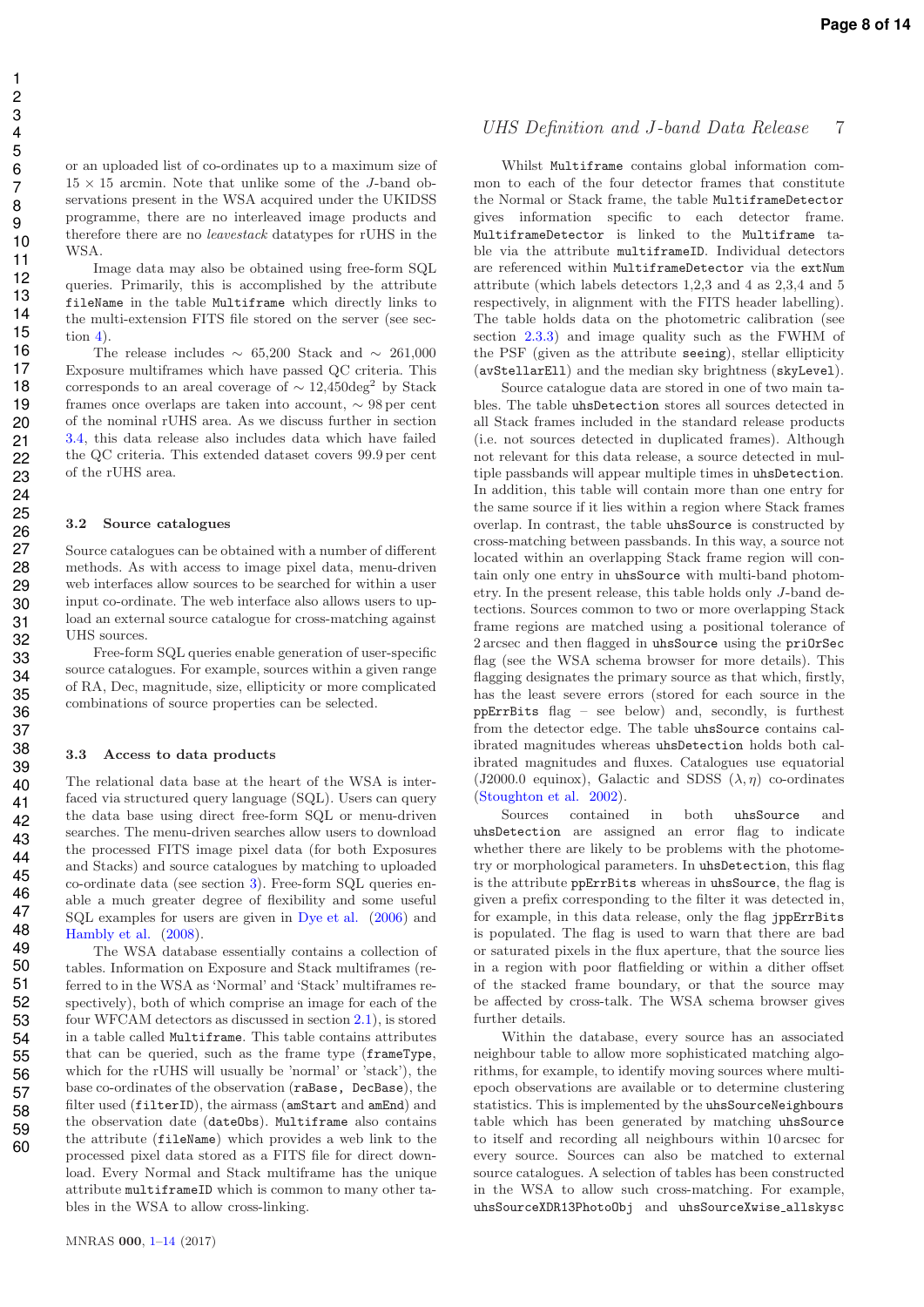8 S. Dye et al.

match to SDSS DR13 (Albareti et al. 2017) and WISE (Wright et al. 2010) respectively.

#### 3.4 Data release specifics

Included in this release are additional image and source catalogue data which have not been used to generate the standard release products (uhsSource and uhsDetection). These 'extended release' data products fall into one of two categories. The first is data which have not met QC criteria, mainly due to a poor PSF FWHM and/or poor depth (see section 4.1 for more details). The second is data which may or may not have passed the QC criteria but have been excluded from the standard release products because they are repeat observations and their inclusion in the archive ingest process causes significant delay due to the triggering of deep stacking, source extraction and ingestion. (A later data release will include deep stacking of these repeat areas.) This second category is primarily due to repeat observations which have been carried out when an MSB has been stopped and restarted by a telescope operator but also a significant fraction ( $\sim$  30 per cent) were to rectify a problem with incomplete Tiles (see below). In cases where multiple repeat observations at the same base position pass all QC criteria, the deepest Stack and its associated Normal frames were used to generate the standard release products.

The images included in these additional deprecated data are listed within the table Multiframe alongside the standard release image data. All images and catalogue products can be retrieved from the archive using the 'Archive Listing' form. However, other menu-driven WSA searches revert to using the standard products uhsSource uhsDetection which excludes these additional frames. Users must therefore either deselect the 'purge deprecated frames' option when using menu-driven searches or query the archive with free-form SQL to access them. The attribute deprecated in Multiframe and MultiframeDetector is assigned a value of zero if the frame is included in the standard release or, if it has been excluded, a code greater than zero indicating why it has not be included (see the schema browser on the WSA web pages for more details).

To incorporate the sources detected in these additional frames, two extra tables, uhsDetectionAll and uhsSourceAll, have been created. The table uhsDetectionAll contains all sources already held in uhsDetection plus all additional sources detected in the extra deprecated images regardless of whether they have failed QC criteria or not. When querying uhsDetectionAll, the attributes deprecated and ppErrBits indicate whether a source originates from an image included in the standard release or not and why. The table uhsSourceAll includes all sources from uhsSource plus only those additional sources which originate from frames that did not meet QC criteria. Sources extracted from repeated frames which pass QC are not included in the merging process and thus are not included in uhsSourceAll. Both uhsDetectionAll and uhsSourceAll can not be queried with menu-driven searches but must be accessed using free-form SQL only.

An issue that arose in the early stages of rUHS operations was that a software bug in the data acquisition system introduced after an upgrade at UKIRT resulted in the formation of incomplete Tiles. The effect was to observe only three out of the four required base positions with one of these randomly being imaged twice. This affected ∼ 650 Tiles randomly. The bug was corrected on September 14th 2012 and the problem eliminated thereafter. The affected Tiles were re-queued and subsequently re-observed in full. All four base positions of affected Tiles were observed rather than solely the missing base position. This was to ensure a sufficient number of Exposures observed under similar conditions and close together in time for the creation of a good quality sky frame.

Although these repeat frames have not been deep stacked, these additional data are included in the release and in principle offer an increase in depth of ∼ 0.4 mag over a non-contiguous area of  $\sim 390\,\hbox{deg}^2$  compared to the nominal depth. Since the incomplete Tile problem also duplicated one base position at random, within this area of increased depth, approximately  $130 \text{ deg}^2$  is deeper than nominal by ∼ 0.6 mag. In addition to the increase in depth, these repeat observations allow multi-epoch study with a baseline of up to four months.

Figure 5 shows the areal coverage of all detector frames repeated at least once, as a function of the maximum separation in time between repeats. The figure applies to all repeated data, including re-observations for the incomplete Tile problem and repeats resulting from re-queueing of aborted but partially completed MSBs. These data amount to a total of area of  $\sim$  1630 deg<sup>2</sup> with at least two stacked detector frames but including data that have failed QC. If this is limited to data where there are at least two repeated detector frame stacks that have both passed QC, then this area falls to  $\sim 1410 \text{ deg}^2$ .

#### 4 DATA CHARACTERISTICS

In this section, we outline the QC criteria applied to the image and source catalogue products released. Section 4.2 summarises characteristics of the data.

#### 4.1 QC criteria

All rUHS data made available in this release have been quality-checked using a QC process involving three stages. The first and most fundamental stage is an automatic data integrity check which deprecates corrupt data, including any empty detector images or pixel data with damaged metadata.

In the second stage, all images are manually eye-balled. This process identifies any poor-quality images which are not picked up by the quantitative criteria described below. For example, trailed images often give rise to acceptable measurements of PSF FWHM and ellipticity since only a small fraction of the source's flux is typically trailed. Similarly, extreme variation in channel bias or poor sky subtraction is commonly not manifested in quantities such as frame depth or sky brightness measurements. Other problems that eyeballing identifies are poor flatfielding, poor cross-talk correction and 'disasters' which is a catch-all category for catastrophic failures due to unknown reasons. Features that are ignored in the eyeballing process include satellite trails, diffraction spikes from bright sources, saturated sources, detector latency and small gradients in the background. This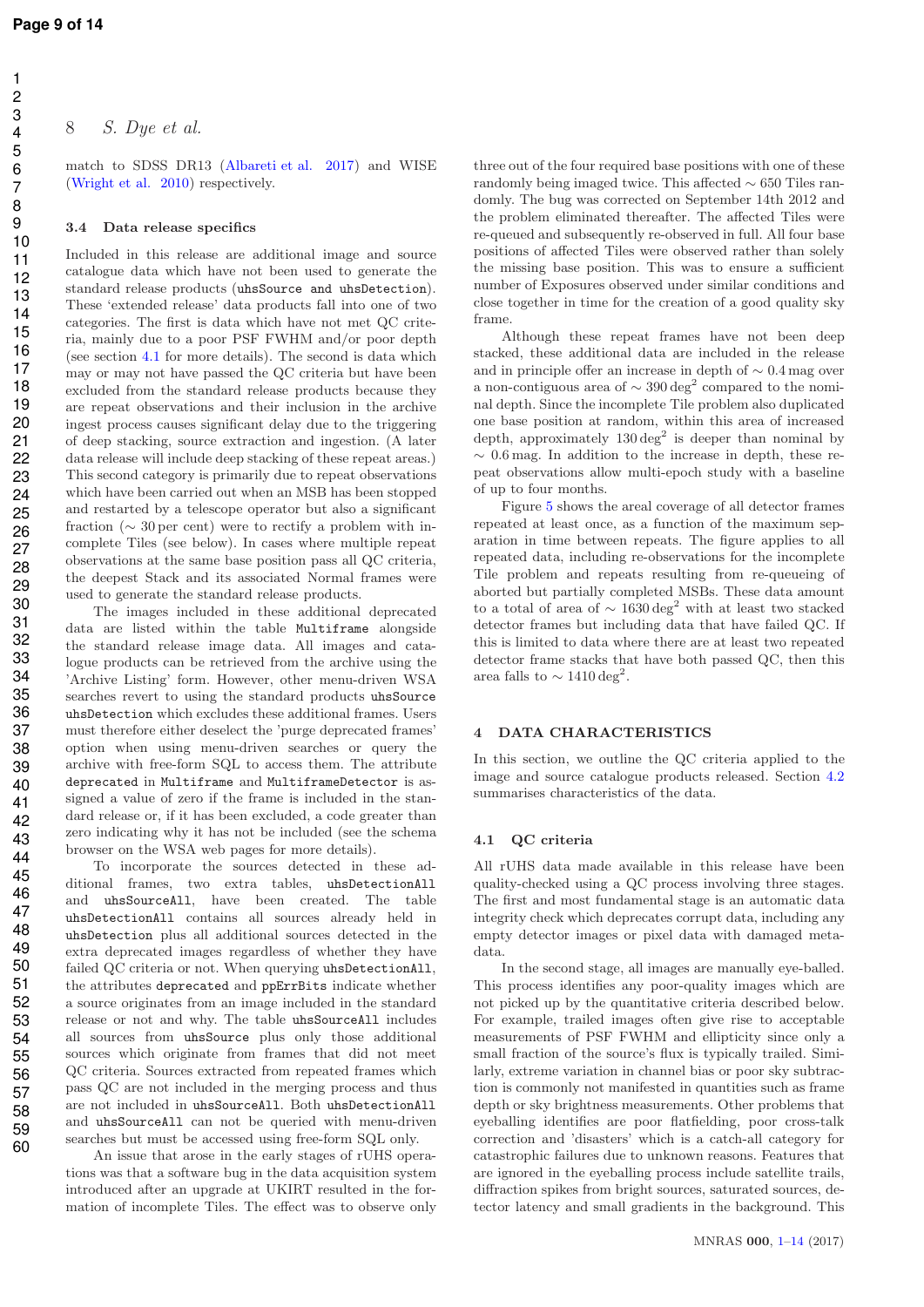

UHS Definition and J-band Data Release 9

Figure 4. Correlations between data quality measurements for each detector frame in this release. Grey-shading shows the logarithm of the number density of detector frames at a given point. Quantities are J-band depth (Vega magnitudes), PSF FWHM (arcsec), stellar ellipticity, zero point magnitude and sky brightness (*J*-band mag/arcsec<sup>2</sup>). See section 4.1 for definitions of these quantities. Solid lines indicate the cut applied in the QC process whereas dashed lines show the site quality constraints imposed for observations.



Figure 5. Areal coverage of repeats in this release binned by the time elapsed between the first and last observation within a group of repeat observations. This amounts to a total area of  $\sim$  1630 deg<sup>2</sup> and has been computed for all data in the release, including data that have not passed QC but are included in the extended release. Within this, an area of approximately  $1410 \text{ deg}^2$ has repeat imaging where at least two of a group of repeats pass QC.

latter feature can be ignored since the source extraction process removes local background gradients (see Section 2.3.2).

For this release, eyeballing was shared between a team of nine. Each team member simultaneously viewed all four detector images belonging to a given Stack at a time, for a subset of all Stacks. In this process, poor quality multiframes with problems discussed previously were flagged. Consistency within the team was verified by assigning each member a common but randomly selected fraction of the data. To further improve consistency, all flagged frames were then re-eyeballed by the project scientist to un-flag any frames deemed acceptable and then apply a code to the unacceptable frames to indicate the nature of the failure. In this way, the eyeballing procedure deprecates entire multiframes. not just detector frames. The attribute deprecated in table Multiframe in the WSA is given the value of the eyeballing failure code which ranges from 60 to 70 inclusive. Similarly, when set, bit number 30 of the flags ppErrBits and jppErrBits in tables uhsDetectionAll and uhsSourceAll indicates that a source has been extracted from an image that has not passed eyeballing checks. We note that only data designated as being of type 'disaster' or 'empty frame' are completely removed from the extended data products.

In the third stage of QC, data are subjected to a se-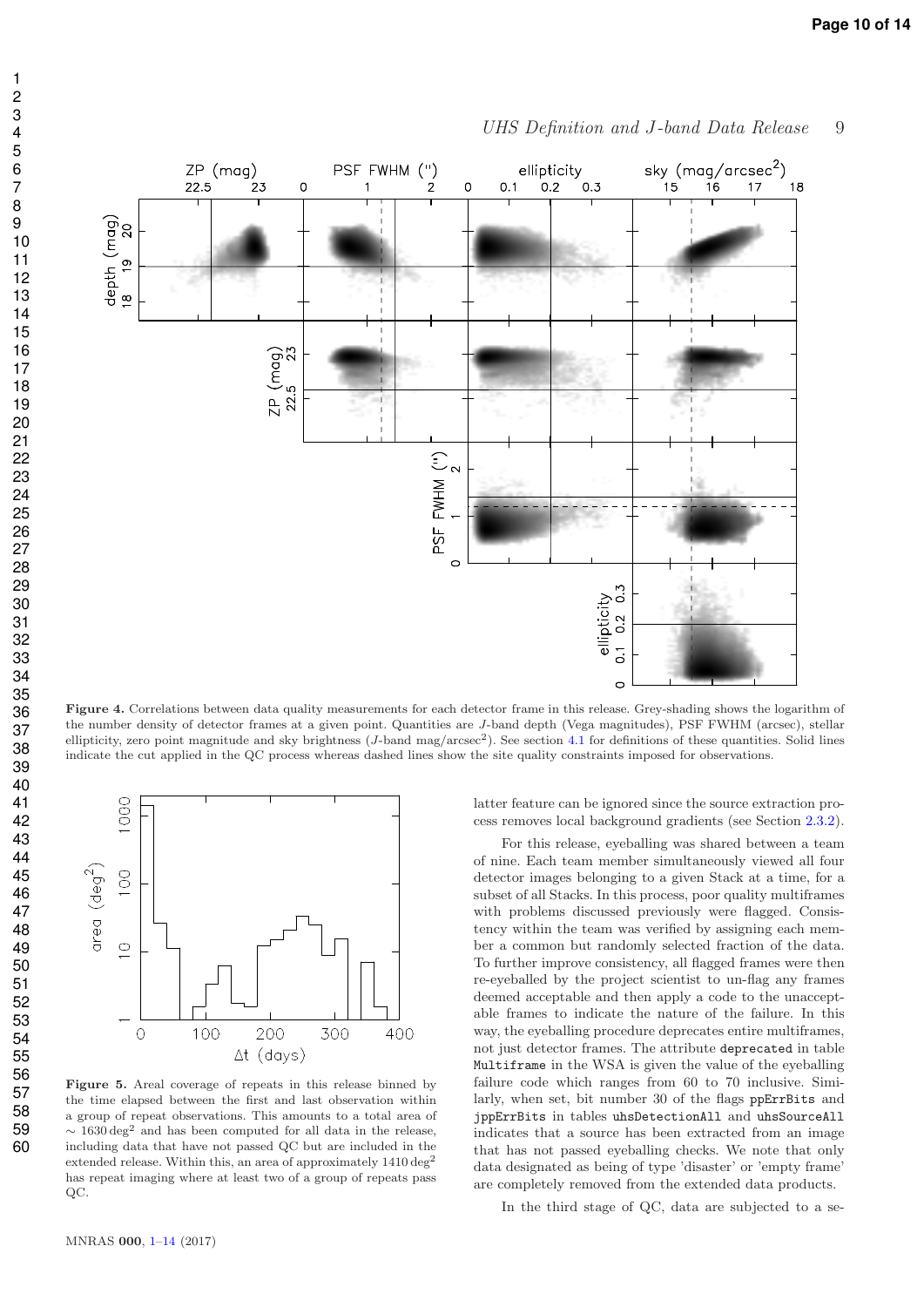#### 10 S. Dye et al.

ries of quantitative thresholds. These result in data being rejected at the detector frame level rather than the multiframe level as with eyeballing. For this release, thresholds were applied to PSF FWHM, stellar ellipticity, zero point and frame depth as follows:

PSF FWHM – The rejection threshold for PSF FWHM is set at 1.4 arcsec as measured from point sources averaged over the entire detector frame. This is greater than the site quality constraint for the PSF FWHM of 1.2 arcsec to allow for slight broadening of the PSF by sub-optimal guiding and also to allow for changes in seeing whilst an MSB is being executed by UKIRT.

 $Depth$  – Depth is defined as the total magnitude of a point source for which the integrated flux within a 2 arcsec diameter aperture is detected at the  $5\sigma$  confidence level. The threshold applied in this release is at a J-band magnitude of 19.0 mag corresponding to 0.6 mag shallower than the median value.

Stellar ellipticity – Detector frames with a mean stellar ellipticity (avStellarEll in the table MultiframeDetector)  $of > 0.2$  averaged over the detector frame are rejected. Stellar ellipticity is defined as  $1 - b/a$  where a and b are semimajor and semi-minor axis length respectively. This threshold matches that applied in the UKIDSS LAS. Although the value of 0.2 may be regarded as being quite high, as we show in the next subsection, frame depth is not significantly compromised when stellar ellipticity approaches this limit. Values larger than the threshold usually indicate that the data suffer from additional issues and these are typically picked up by the other cuts applied.

Zero point – The threshold applied to zero point (photZPCat in table MultiframeDetector) is set 0.4 mag brighter than modal. This is a relatively loose threshold and for this release corresponds to the limit 22.6 mag. This rejects detector frames with outlying zero points whilst relying on the depth threshold to provide the primary criterion. The philosophy here is not to cut too severely on a parameter when the depth has not been compromised.

#### 4.2 Data quality

Figure 4 shows the correlation between depth, PSF FWHM, zero-point, stellar ellipticity and sky brightness for all 305,280 detector frames being released. The plots indicate the thresholds applied at the detector frame level during the QC process and the site quality constraints set for observations (also shown more quantitatively in Figure 6). As the figure shows, up to the ellipticity cut at 0.2, depth is distributed quite symmetrically about the median value of 19.6 mag, demonstrating that depth is not compromised by minor tracking inaccuracies. In addition, ellipticity only weakly affects image PSF FWHM. However, as expected, depth is strongly correlated with PSF FWHM and sky brightness.

Figure 6 shows distributions of the quality measurements featured in Figure 4 along with the thresholds applied in the QC process. The figure additionally shows the distribution of airmass of detector frames. The thresholds reject 0.8 per cent by PSF FWHM, 1.3 per cent by depth and 0.4 per cent by zero point. The rate of detector frames rejected by the eyeballing process is 1.7 per cent (with  $\sim 80$  per



Figure 6. Distributions of data quality measurements for all detector frames in this release. Quantities are J band depth (Vega magnitudes), PSF FWHM (arcsec), stellar ellipticity, zero point magnitude, sky brightness  $(J \text{ band } mag/arcsec^2)$  and airmass. See section 4.1 for definitions of these quantities. Solid lines indicate the cut applied in the QC process whereas dashed lines show the site quality constraints imposed for observations.

cent of this being attributed to guiding failures). Combining all of these (largely mutually inclusive) rejection rates gives an overall rate of 2.3 per cent of data having not met quality requirements. To reiterate, apart from disasters and corrupt data which constitute a negligible fraction, these rejected data are still available to the user via the tables Multiframe, uhsDetectionAll and uhsSourceAll (see section 3.4).

Some of the earlier UKIDSS data releases reported a positive correlation between stellar ellipticity and declination. This was attributed to instrument flexure at high declination. The remedy implemented for later releases was to compensate for flexure using UKIRT's secondary mirror. Figure 7 shows the variation of mean stellar ellipticity with declination for data in this release. Whilst there is a slight elevation in ellipticity with increasing declination, this is at a significantly lower level than that reported by UKIDSS and is well within the scatter of ellipticities measured.

Figure 7 also shows that there is negligible variation in mean stellar ellipticity with galactic latitude. At higher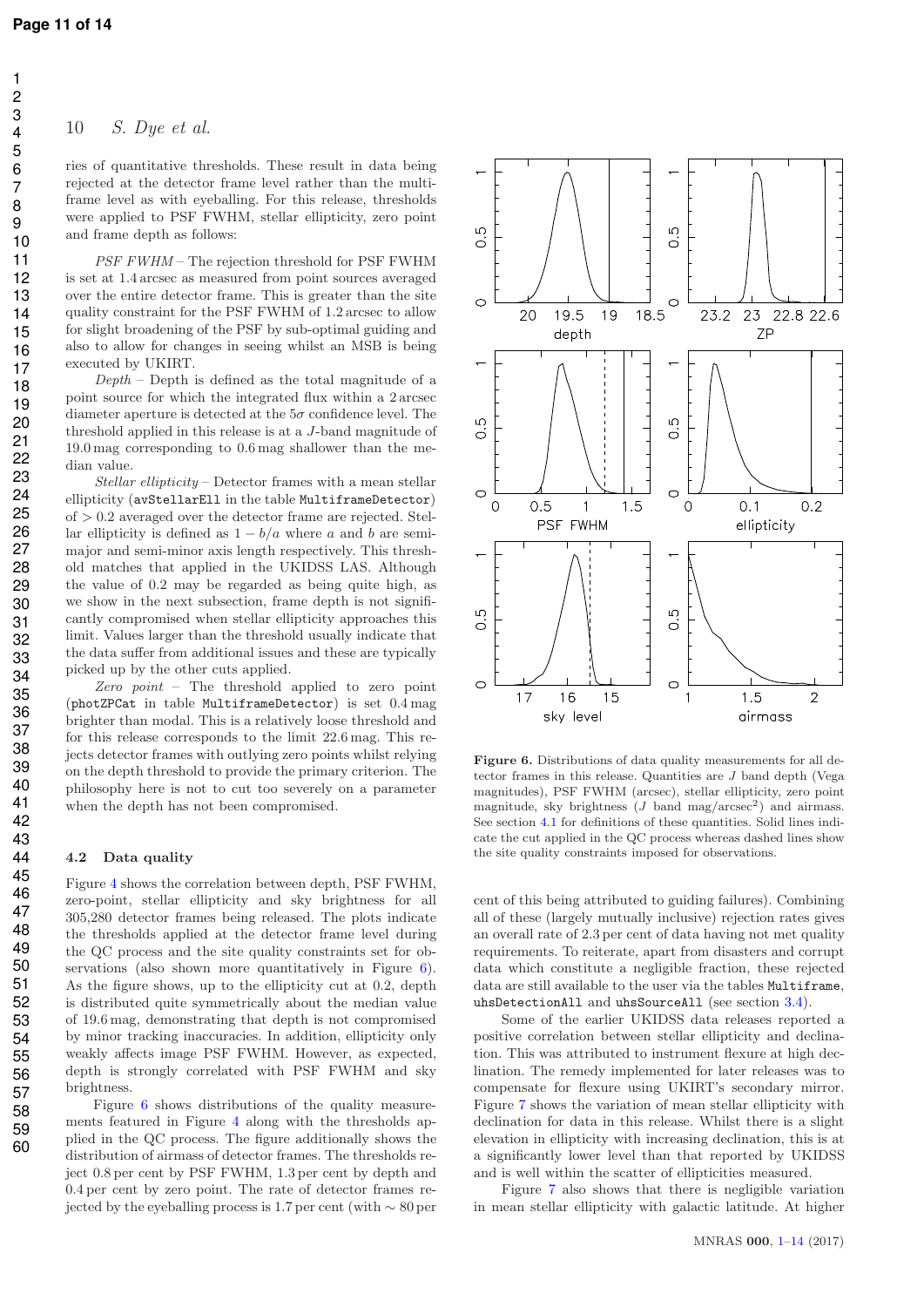

Figure 7. *Top left:* Variation of stellar ellipticity with declination. Error bars show the standard deviation of ellipticity in each declination bin. The plot shows negligible degradation in image quality at high declination, demonstrating that UKIRT's secondary mirror compensates for instrument flexure well (see main text for more details). *Top right:* Variation of stellar ellipticity with galactic latitude. Again, negligible variation shows that even at high galactic latitudes (and thus low density of guide stars), guiding quality is maintained. *Bottom left:* Fraction of multiframes that have failed QC by being trailed as a function of galactic latitude. Error bars show Poisson noise.

galactic latitudes, the stellar density falls dramatically, limiting the choice of stars with suitable signal-to-noise for guiding. This lack of variation therefore shows that the paucity of guide stars at higher galactic latitudes has not noticeably affected the guide quality of QC-passed data. However, the same is not true of the failure rate due to trailed images. The bottom-left panel of Figure 7 shows the fraction of multiframes that have failed QC by being trailed as a function of their galactic latitude. Here, there is a dramatic increase from almost no frames being trailed at low latitudes to approximately 2 per cent of frames being trailed at latitudes > 60◦ . This trend is not seen with declination and hence cannot be attributed to instrument flexure. Instead, the likely dominant cause of these guiding failures is contamination of the selection of guide stars used for rUHS by compact galaxies (see Section 2.1) and a stronger occurrence of fainter guide stars at high galactic latitudes.

#### 4.2.1 Astrometric Precision

The top row of Figure 8 gives various measures of the astrometric precision of rUHS catalogue data by analysing sources selected from pairs of duplicated detector frames, where both frames in each pair have passed QC criteria (i.e.

#### UHS Definition and J-band Data Release 11

these are largely the frames which were repeated to patch up incomplete Tiles – see section 3.4). The plot in the top left of the figure shows how the standard deviation of the separation between matched pairs of unsaturated stars varies with signal-to-noise ratio (SNR). Dividing this by  $\sqrt{2}$  gives an estimate of the radius of the circle within which the source centroid can be located with a  $1\sigma$  confidence (and hence, dividing by a further factor of  $\sqrt{2}$  gives an estimate of the  $1\sigma$ uncertainty in declination or right ascension). The dashed line is the theoretical expectation of the radius of this error circle taken from Ivison (2007) for the median survey PSF FWHM of 0.75 arcsec. This line agrees well with that measured up until a SNR of approximately 100 where a limit in the astrometric precision of 0.01 arcsec is reached due to the precision with which centroids are determined in the source extraction process.

The middle plot in the top row of Figure 8 shows how astrometric precision varies with galactic latitude for unsaturated stars selected by  $99.5 < SNR < 100.5$ . At low latitudes, the precision is close to the limit of 0.01 arcsec, but this increases monotonically to  $\sim 0.03$  arcsec by a galactic latitude of  $b = 80^\circ$  where there are fewer 2MASS stars with which to determine the astrometric solution. Finally, the plot on the right-hand side of Figure 8 shows how the mean positional offset between pairs of unsaturated stars located in duplicated frames selected by  $99.5 < SNR < 100.5$ varies as a function of distance from the detector frame centre. The dashed line shows the expected mean offset for the measured astrometric error of 0.01 arcsec for a SNR of 100 taken from the first plot. There is good agreement between the expected and measured mean offset within a radius of 6 arcmin from the centre of the detector frame (∼ 60 per cent of the detector frame area) beyond which, the measured mean offset rises by  $\sim$  30 per cent. Nevertheless, this is extremely small compared to the global astrometric precision of 2MASS of  $\sim 0.2$  arcsec (Cutri et al. 2000), demonstrating that systematic errors due to detector edge effects are negligible.

#### 4.2.2 Photometric Precision

Photometric precision was determined with the same catalogue data used for the astrometric analysis, i.e., unsaturated stars selected from duplicated detector frames. The bottom row of Figure 8 shows the results of this analysis. In the bottom-left plot of the figure, the standard deviation of the difference in J-band magnitude between matched pairs of stars is seen to vary with SNR in a manner that closely matches the variation expected from simple error propagation (such that the  $1\sigma$  error in magnitude varies with SNR as  $2.5/(SNR \times \ln 10)$  up to a SNR of 100. At higher SNRs, the photometric precision reaches an asymptotic value of  $\simeq 0.01$  mag. Combining this limiting internal photometric precision with the global 2MASS precision of ∼ 1 per cent (Nikolaev et al. 2000) gives an absolute photometric precision for the J-band data in this release of better than 2 per cent.

The middle plot in the bottom row of Figure 8 shows that photometric precision is almost consistent across all galactic latitudes, rising only  $\sim$  15 per cent from low to high latitudes. Similarly, the plot in the bottom-right of Figure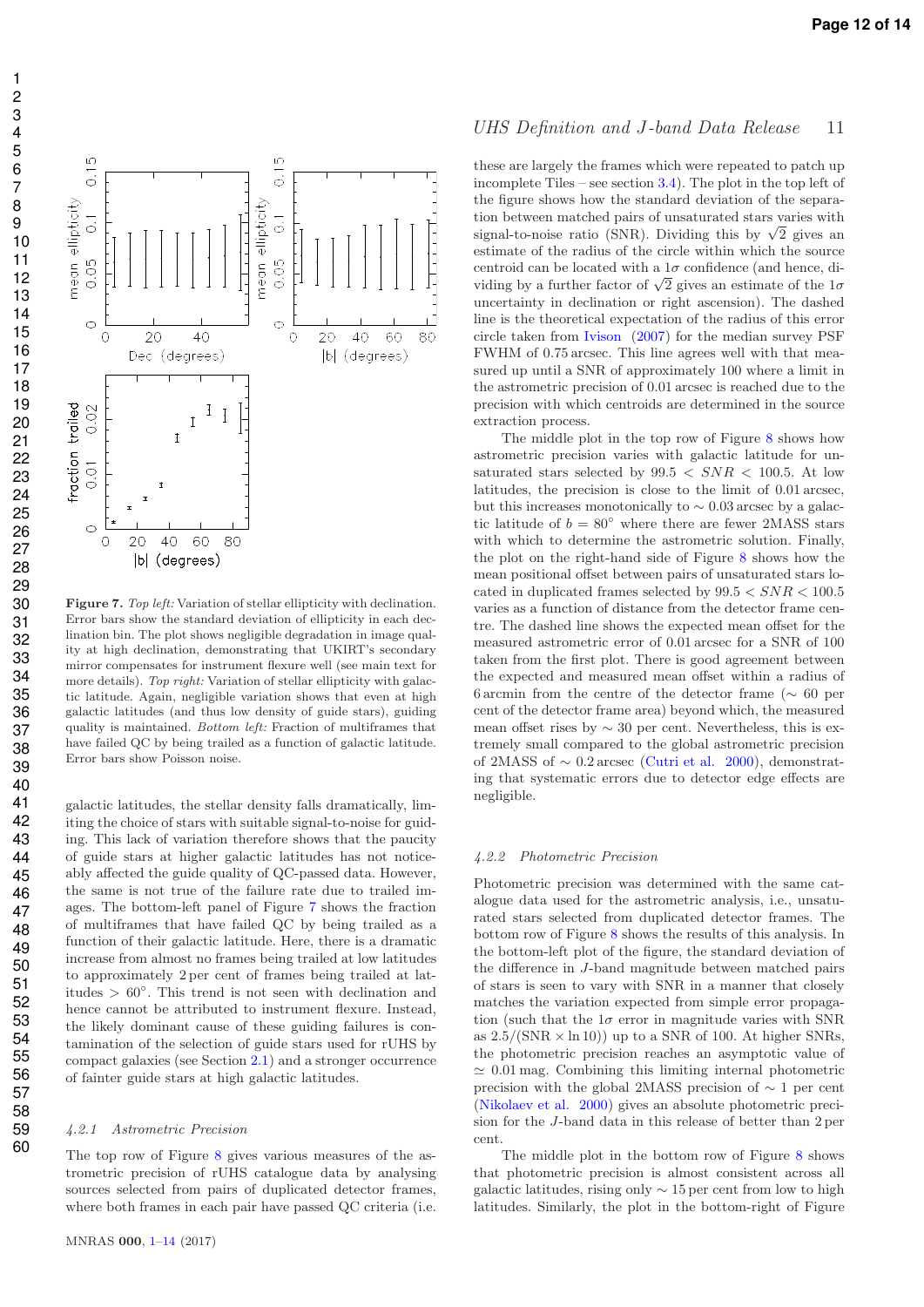

Figure 8. Internal consistency of astrometry and photometry determined from repeat observations. The top row shows how the standard deviation (left and middle plots) and mean (right plot) of the separation,  $\Delta r$ , of unsaturated stars paired between duplicated frames varies as a function of their SNR, galactic latitude and distance, d, from the detector frame centre. Similarly, the bottom row shows the variation in standard deviation (left and middle plots) and mean (right plot) of the magnitude difference,  $\Delta m$ , of unsaturated stars paired between duplicated frames. The dashed line in the top-left plot shows the expected variation in positional precision with SNR as given by Ivison (2007) for a PSF FWHM of 0.75 arcsec. The dashed line in the bottom-left plot shows the theoretical line  $\sigma_m = 2.5/(SNR \times \ln 10)$ for a 1 $\sigma$  error in magnitude,  $\sigma_m$ . The dashed line in the top-right plot shows the expected mean offset for the measured astrometric error of 0.01 arcsec at  $SNR=100$ . For the four plots in the middle and right-hand columns, stars were selected with  $99.5 < SNR < 100.5$ .

8 shows negligible systematics in photometric precision due to detector edge effects.

#### 4.2.3 J-band Number Counts

As a final illustration of the extent of the data included in this release, Figure 9 shows the number counts of galaxies detected in the rUHS in comparison with those determined from the UKIDSS Ultra Deep Survey (UDS; Almaini et al. in prep). To measure the rUHS galaxy number counts, sources were selected from the WSA table uhsSource in a region defined by  $|b| > 30^{\circ}$ , being classified by the WSA attribute jClass as being non-stellar and being unsaturated according to the attribute jppErrBits. It is likely that there is a significant contamination of the resulting rUHS number counts from stars. Quantification of stellar contamination is beyond the scope of such a simple demonstration of dynamic range and is therefore left for future work. For the UDS counts, stars were removed using colour cuts computed using an overlapping  $\sim 0.6 \text{ deg}^2$  optically imaged region of the full ∼ 0.8 deg<sup>2</sup> field (details to appear in Almaini et al., in prep). The error bars plotted allow only for Poisson noise and do not account for variation in PSF FWHM which will affect the 2 arcsec diameter aperture magnitudes used (although the median rUHS PSF FWHM is within 5 per cent of that of the UDS), the inconsistent star-galaxy separation, nor cosmic variance. The UDS galaxy counts at the bright become discrepant with the rUHS counts since bright galaxies in the UDS catalogue have been removed. Despite the ramifications of these caveats, agreement is very good in the overlap region.

#### 5 SUMMARY

This paper has defined the UKIRT Hemisphere Survey (UHS) and the release of  $\sim 12,700\,\mathrm{deg}^2$  of new J-band survey data. In combination with existing UKIDSS data, this completes the full UHS J-band coverage of  $\sim 17,900 \text{ deg}^2$ , although  $\sim$  250 deg<sup>2</sup> has failed quality control and will be re-observed within one year of this release.

The newly released data take the form of J band imaging and source catalogue products. A total of approximately 500 million unique sources have been detected, reaching a median  $5\sigma$  point source sensitivity of 19.6 mag (Vega) measured within a 2 arcsec diameter aperture. The median PSF FWHM of the new image data products is 0.75 arcsec. In addition, a small, non-contiguous area of  $\sim 1630\,\rm deg^2$  has been repeated, offering an increase in depth by ∼ 0.4 mag over this area. These additional frames have not been deep-stacked in this release but will be provided in a future release.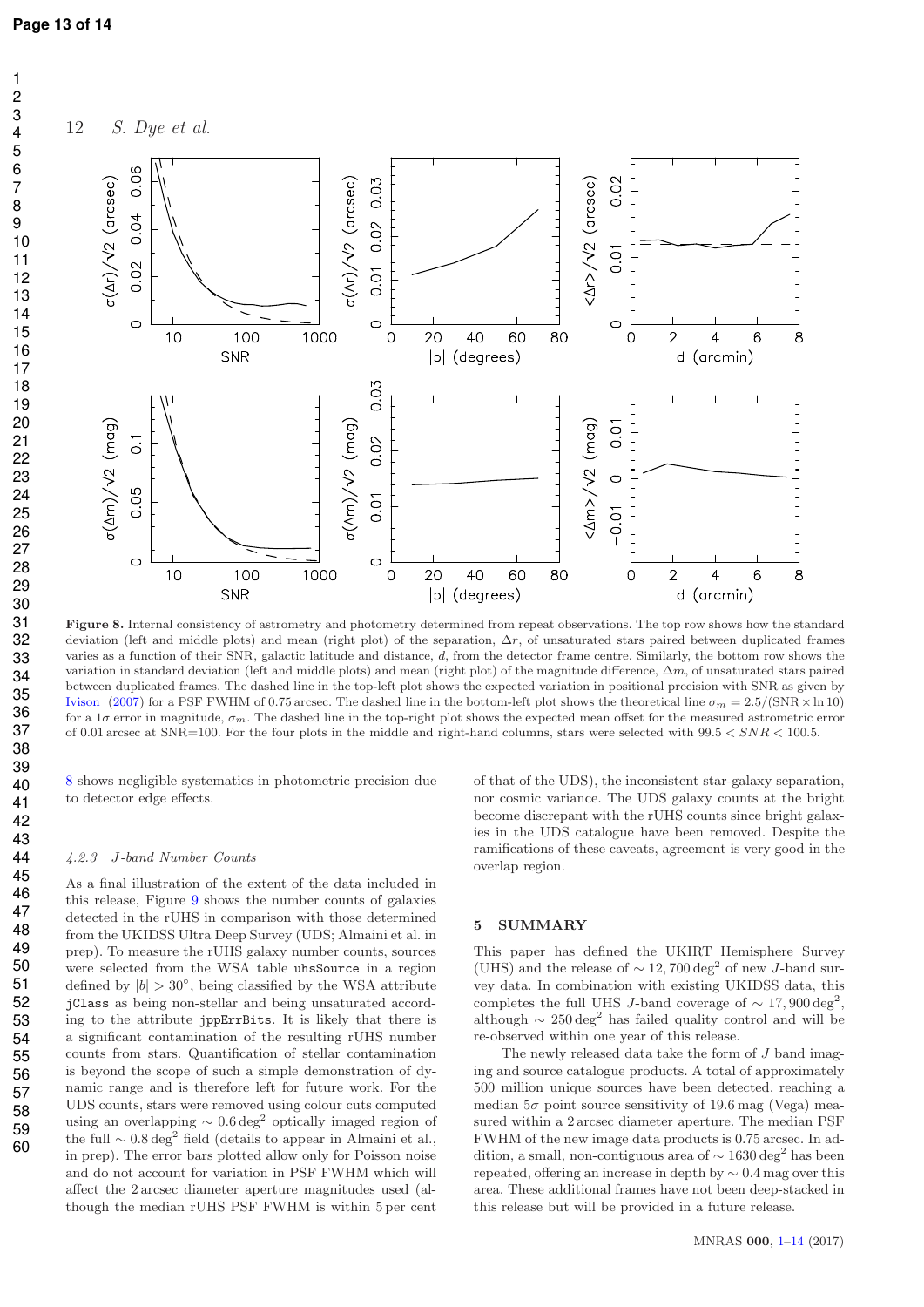

UHS Definition and J-band Data Release 13

Figure 9. Comparison of J band galaxy number counts from the rUHS data in this release and the UKIDSS UDS DR11 (Almaini et al., in prep). To determine rUHS galaxy counts, unsaturated sources were selected from a region defined by  $|b| > 30°$  and classified by the WSA attribute jClass as being non-stellar. For UDS, galaxies were distinguished from stars using optical imaging in a ∼ 0.6 deg<sup>2</sup> region of the  $\sim 0.8 \text{ deg}^2$  UDS field. Error bars account only for Poisson noise.

The data were released via the WSA at wsa.roe.ac.uk on August 1st 2017 to UK, University of Hawaii and University of Arizona astronomers. A world-wide release is scheduled for August 1st 2018. In this present release, the new data are archived in a distinct database stored at the WSA. In a future release, planned for early 2018, the data will be merged with existing UKIDSS LAS, GPS and GPS data to provide a single, seamless database spanning a contiguous area in the Northern hemisphere up to a declination of  $60°$ .

At the time of writing, UHS operations are continuing with re-observation of the J band Tiles that failed the quality criteria. Running in parallel with this,  $K$  band imaging started in late-July 2017 at which time survey management was transferred to the United States Naval Observatory. UKIRT is now commencing a more survey-oriented mode of operation and so it is anticipated that the full K-band sweep will be completed within a two-year time frame.

#### ACKNOWLEDGEMENTS

SD acknowledges support by the UK STFC's Ernest Rutherford Fellowship scheme. ACE acknowledges support from STFC grant ST/P00541/1. The UHS data in this release have been acquired under an evolving collaboration which has involved the following international partners: STFC, The University of Hawaii, The University of Arizona, Lockheed Martin and NASA. The authors wish to recognise and acknowledge the very significant cultural role and reverence that the summit of Mauna Kea has always had within the indigenous Hawaiian community. We are extremely grateful to have the opportunity to conduct observations from this mountain.

#### **REFERENCES**

- Albareti, F. D., et al., 2017, ApJS submitted, arXiv:1608.02013
- Calabretta, M. R. & Greisen, E. W., 2002, A&A, 395, 1077
- Casali, M., et al., 2007, A&A, 467, 777
- Chambers, K. C., et al., 2016, arXiv:1612.05560
- Cutri, R. M., et al., 2000, *Explanatory Supplement to the 2MASS Second Incremental Data Release*, https://www.ipac.caltech.edu/2mass/releases/second/ doc/explsup.html
- Dye, S., et al., 2006, MNRAS, 372, 1227
- Edge, A., Sutherland, W., Kuijken, K., Driver, S., McMahon, R., Eales, S., Emerson, J. P., 2013, Msngr, 154, 32
- Hambly, N. C., et al., 2008, MNRAS, 384, 637
- Hewett, P. C., Warren, S. J., Leggett, S. K., Hodgkin, S. T., 2006, MNRAS, 367, 454
- Hodgkin, S. T., Irwin, M. J., Hewett, P. C., Warren, S. J., 2009, MNRAS, 394, 675
- Hog, E., Fabricius, C., Makarov, V. V., Urban, S., Corbin, T., Wycoff, G., Bastian, U., Schwekendiek, P., Wicenec, A., 2000, A&A, 355, L27